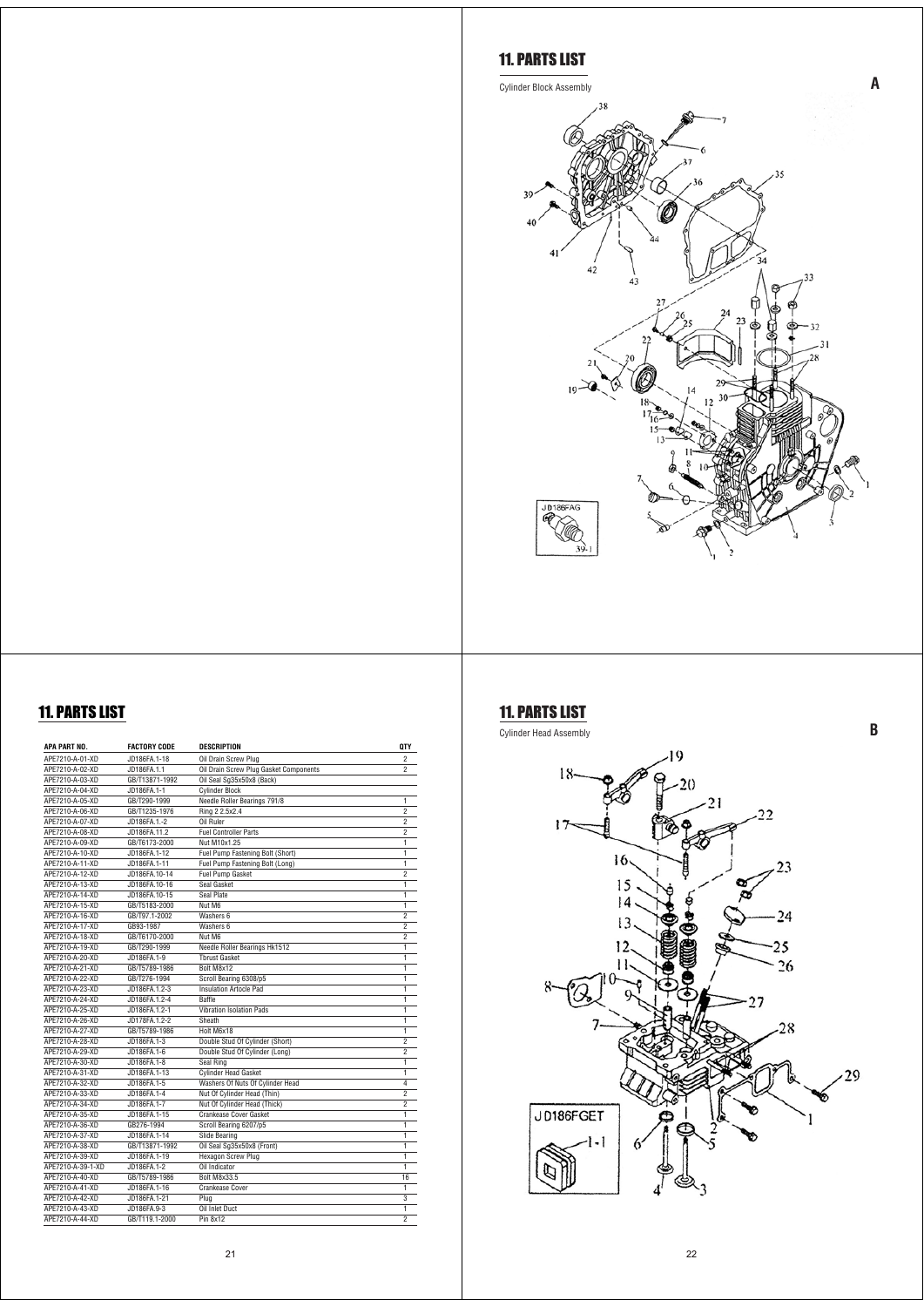| <b>APA PART NO.</b> | <b>FACTORY CODE</b> | <b>DESCRIPTION</b>                        | <b>QTY</b>     |
|---------------------|---------------------|-------------------------------------------|----------------|
| APF7210-B-01-XD     | JD186FA.2-9         | Air intake Manifold Gasket                | 1              |
| APE7210-B-01-1-XD   | JD186FGET-02105     | Rubber plug                               | 1              |
| APF7210-B-02-XD     | JD186FA 2.2-2       | <b>Cylinder head</b>                      | 1              |
| APE7210-B-03-XD     | JD186FA.2-4         | Intake valve                              | $\mathbf{1}$   |
| APF7210-B-04-XD     | JD186FA.2-3         | <b>Fxhaust valve</b>                      | 1              |
| APF7210-B-05-XD     | JD186FA.2.2-3       | Intake valve seat                         | $\mathbf{1}$   |
| APF7210-B-06-XD     | JD186FA.2.2-4       | Exhaust valve seat                        | 1              |
| APE7210-B-07-XD     | GB/T899-1989        | Stud AM8X20                               | $\overline{c}$ |
| APE7210-B-08-XD     | JD186FA.2-11        | Exhaus pipe gasket                        | 1              |
| APE7210-B-09-XD     | JD186FA.2.2-1       | Valve quide pipe                          | $\overline{2}$ |
| APE7210-B-10-XD     | GB119.1-2000        | Pin 4X8                                   | $\mathbf{1}$   |
| APF7210-B-11-XD     | JD186FA.2-6         | Washer of Valve spring                    | $\overline{c}$ |
| APE7210-B-12-XD     | JD186FA.2-17        | Oil seal of Valve guide pipe              | $\overline{c}$ |
| APF7210-B-13-XD     | JD186FA.2-5         | Valve spring                              | $\overline{c}$ |
| APF7210-B-14-XD     | JD186FA.2-2         | Seat of Valve spring                      | $\overline{c}$ |
| APE7210-B-15-XD     | JD186FA.2-1         | Lock Folder of valve                      | $\overline{4}$ |
| APE7210-B-16-XD     | JD186FA.2-12        | Pad for Valve adjustment                  | $\overline{c}$ |
| APF7210-B-17-XD     | JD186FA.2.1-2       | Screw for Valve Clearance Adjustment      | $\overline{2}$ |
| APE7210-B-18-XD     | JD186FA.2-16        | Locking nut for valve clearance Adjusment | $\overline{c}$ |
| APF7210-B-19-XD     | JD186FA.2.1-3       | Exhaust valve rocker arm                  | $\mathbf{1}$   |
| APE7210-B-20-XD     | JD186FA.2-13        | Rocker arm bearing fastening bolt         | 1              |
| APE7210-B-21-XD     | JD186FA.2.1-1       | Rocker arm bearing                        | 1              |
| APE7210-B-22-XD     | JD186FA.2.1-4       | Air Intake valve rocker arm               | $\mathbf{1}$   |
| APE7210-B-23-XD     | GB/T6170-2000       | Nut M6                                    | $\mathbf{1}$   |
| APF7210-B-24-XD     | JD186FA.2-7         | <b>Injector Plate</b>                     | 1              |
| APE7210-B-25-XD     | JD186FA.2-14        | Insulation cover gasket                   | 1              |
| APE7210-B-26-XD     | JD186FA.2-8         | Insulation cover                          | 1              |
| APE7210-B-27-XD     | GB//T900-1989       | Stud AM6X50                               | $\overline{c}$ |
| APE7210-B-28-XD     | GB/T900-1989        | Stud AM6X75                               | $\overline{2}$ |
| APE7210-B-29-XD     | GB/T899-1989        | Stud AM6x25                               | 3              |
|                     |                     |                                           |                |
|                     |                     |                                           |                |

23

#### 11. PARTS LIST



| APA PART NO.    | <b>FACTORY CODE</b> | <b>DESCRIPTION</b>            | <b>QTY</b>     |
|-----------------|---------------------|-------------------------------|----------------|
| APE7210-D-01-XD | JD186FA.4-1         | The First Piston Ring         |                |
| APE7210-D-02-XD | JD186FA.4-2         | The Second Piston Ring        |                |
| APE7210-D-03-XD | JD186FA.4-1         | Oil Ring Parts                |                |
| APE7210-D-04-XD | JD186FA.4-3         | Piston                        |                |
| APE7210-D-05-XD | JD186FA.4-4         | Piston Pin                    |                |
| APF7210-D-06-XD | GB894.1-86          | Circlip 23                    | $\overline{2}$ |
| APE7210-D-07-XD | JD186FA.4-7         | Linkage Body                  | 1              |
| APE7210-D-08-XD | JD186FA.4-5         | <b>Connecting Rod Bearing</b> | $\overline{c}$ |
| APF7210-D-09-XD | JD186FA 4-6         | Connecting Rod Cap            | 1              |
| APE7210-D-10-XD | JD186FA.4-12        | <b>Connecting Rod Nut</b>     | $\overline{2}$ |
|                 |                     |                               |                |
|                 |                     |                               |                |
|                 |                     |                               |                |

# 11. PARTS LIST

Cylinder Head Cover Assembly **C**



| APA PART NO.    | <b>FACTORY CODE</b> | <b>DESCRIPTION</b>                | <b>QTY</b> |
|-----------------|---------------------|-----------------------------------|------------|
| APE7210-C-01-XD | GB/T308-1989        | Steel Ball 1/8g200                |            |
| APE7210-C-02-XD | GB/T309-1984        | Roll Needle 3x13.8                |            |
| APE7210-C-03-XD | JD186FA.3-1         | <b>Cylinder Head Cover</b>        |            |
| APE7210-C-04-XD | JD186FA.3-5         | Seat Of Respirator                |            |
| APE7210-C-05-XD | GB/T1235-1976       | Ring 12x1.9                       |            |
| APE7210-C-06-XD | JD186FA.3-2         | <b>Cylinder Head Cover Gasket</b> |            |
| APE7210-C-07-XD | JD186FA.3-7         | Stoppage                          |            |
| APE7210-C-08-XD | JD186FA.3-3         | <b>Decompression Spring</b>       |            |
| APE7210-C-09-XD | JD186FA.3.1         | <b>Decompression Shaft Parts</b>  |            |
| APE7210-C-10-XD | GB/T5782-2000       | Bolt M6x70                        | 3          |
|                 |                     |                                   |            |
|                 |                     |                                   |            |
|                 |                     |                                   |            |
|                 |                     |                                   |            |
|                 |                     |                                   |            |
|                 |                     |                                   |            |
|                 |                     |                                   |            |
|                 |                     |                                   |            |
|                 |                     |                                   |            |
|                 |                     |                                   |            |
|                 |                     |                                   |            |

24

# 11. PARTS LIST

Crankshaft Flywheel Assemhly **E**



| APA PART NO.    | <b>FACTORY CODE</b> | <b>DESCRIPTION</b>                      | <b>QTY</b>     |
|-----------------|---------------------|-----------------------------------------|----------------|
| APE7210-E-01-XD | GB276-1994          | Scroll Bearing 6203/p5                  | $\overline{c}$ |
| APE7210-E-02-XD | JD186FA.5.3-1       | <b>Balance Shaft</b>                    | 1              |
| APF7210-F-03-XD | JD186FA.5-6         | Kev                                     | $\overline{c}$ |
| APE7210-E-04-XD | JD186FA.5.3-2       | <b>Balance Shaft Timing Gears</b>       | 1              |
| APE7210-E-05-XD | GB/T5789-1986       | Output Fastening Bolt                   | 1              |
| APE7210-E-06-XD | GB93-1987           | Washers 10                              | 1              |
| APE7210-E-07-XD | JD186FA.5-7         | <b>Clamping Washer</b>                  | 1              |
| APE7210-E-08-XD | JD186FA.5.2-3       | <b>Crankshaft Timing Gear</b>           | 1              |
| APF7210-F-09-XD | GBT1096-2003        | Key 6x50                                | 1              |
| APE7210-E-10-XD | JD186FA.5.2-1       | Crankshaft                              | 1              |
| APF7210-F-11-XD | GB/T308-1989        | Steel Ball                              | 1              |
| APF7210-F-12-XD | GB/T1096-2003       | Kev 5x12                                | 1              |
| APF7210-F-13-XD | JD186FA.5-5         | <b>Balancer Shaft Transmission Gear</b> | 1              |
| APF7210-F-14-XD | GB/T1096-2003       | Key 5x14                                | 1              |
| APF7210-F-15-XD | JD186FA.5.1-2       | <b>Flywheel Gear Ring</b>               | 1              |
| APE7210-E-16-XD | JD186FA.5.1-1       | Flywheel                                | 1              |
| APF7210-F-17-XD | JD186FA.5-3         | Flywheel Nut Washer                     | 1              |
| APE7210-E-18-XD | JD186FA.5-2         | <b>Flywheel Nut</b>                     | 1              |
| APF7210-F-19-XD | JD186FA.5-1         | <b>Starting Claw Plate</b>              | 1              |
| APF7210-F-20-XD | JD186FA.5-2         | Bolt M6x12                              | 1              |
|                 |                     |                                         |                |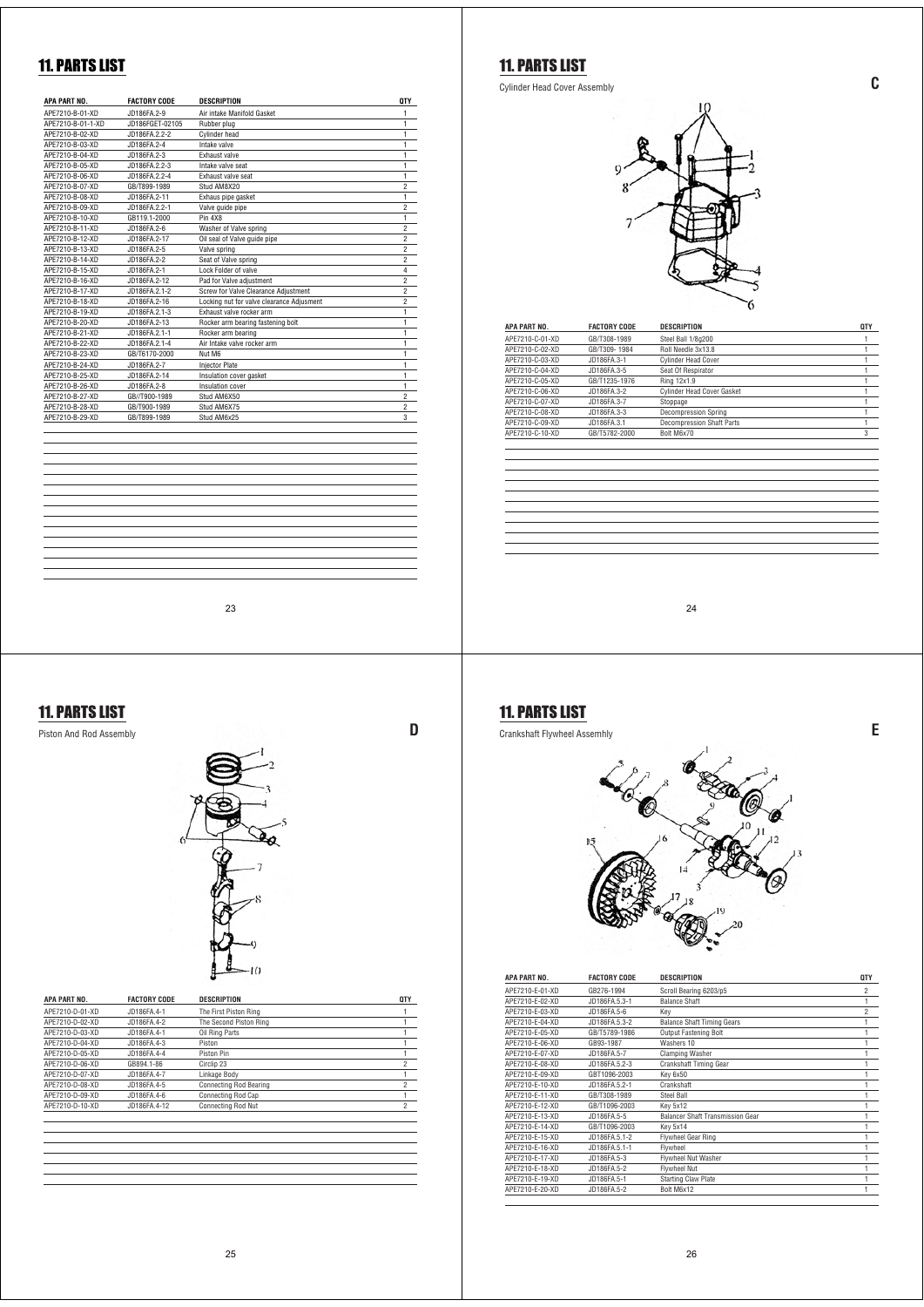

| APA PART NO.    | <b>FACTORY CODE</b> | <b>DESCRIPTION</b>   | <b>QTY</b> |
|-----------------|---------------------|----------------------|------------|
| APF7210-F-01-XD | JD186FA.6.1         | Valve Push Rod Parts | 2          |
| APF7210-F-02-XD | JD186FA.6-3         | Tappet               |            |
| APF7210-F-03-XD | JD186FA.6-2         | Camshaft Timing Gear |            |
| APF7210-F-04-XD | GB/T1096-2003       | Key 5x14             |            |
| APF7210-F-05-XD | JD186FA.6-1         | Camshaft             |            |
| APF7210-F-06-XD | GB1096-79           | Key 8x40             |            |
|                 |                     |                      |            |
|                 |                     |                      |            |

**C** Air Intake System **G** 



| APA PART NO.    | <b>FACTORY CODE</b> | <b>DESCRIPTION</b>                       | <b>QTY</b> |
|-----------------|---------------------|------------------------------------------|------------|
| APE7210-G-01-XD | JD186FA.7.4-1       | Air Intake Manifold                      |            |
| APE7210-G-02-XD | JD186FA.7.3-1       | Air Filter Fastening Bolt                |            |
| APE7210-G-03-XD | JD186FA.7-1         | Air Filter Gasket                        |            |
| APF7210-G-04-XD | JD186FA.7.3         | Air Filter Bottom Shell Parts            |            |
| APF7210-G-05-XD | GB/T6170-2000       | Bolt M6                                  | 4          |
| APF7210-G-06-XD | JD186FA72-3         | <b>Prevent Vibration Seal Ring</b>       |            |
| APF7210-G-07-XD | JD186FA.7.1         | Air Filter Core Components               |            |
| APF7210-G-08-XD | JD186FA.7.1-1       | Prevent Vibration Part                   |            |
| APE7210-G-09-XD | JD186FA.7.2-1       | Seal Ring                                |            |
| APF7210-G-10-XD | JD186FA.7.3-3       | Prevent Vibration Seal Ring              |            |
| APF7210-G-11-XD | JD186FA.7.2         | Air Filter Cover Parts                   |            |
| APF7210-G-12-XD | JD186FA.7.2.1       | <b>Prevent Vibration Seal Components</b> |            |
| APE7210-G-13-XD | GB62-1988           | Nut M8                                   |            |
|                 |                     |                                          |            |
|                 |                     |                                          |            |

27

#### 11. PARTS LIST





| APA PART NO.    | <b>FACTORY CODE</b> | <b>DESCRIPTION</b>         | QTY |
|-----------------|---------------------|----------------------------|-----|
| APF7210-H-01-XD | JD186FA.13          | <b>Injector Body Parts</b> |     |
| APF7210-H-02-XD | JD186FA.13-7        | Gasket                     |     |
| APF7210-H-03-XD | JD186FA.13-1        | <b>Regulator Spring</b>    |     |
| APF7210-H-04-XD | JD186FA.13-2        | Mandril                    |     |
| APF7210-H-05-XD | JD186FA.13-3        | Intermediate Body          |     |
| APF7210-H-06-XD | JD186FA.13-4        | Location Pin               | 2   |
| APF7210-H-07-XD | JD186FA.13-5        | Nozzle                     |     |
| APF7210-H-08-XD | JD186FA.13-6        | Nozzle Tight Cap           |     |

| APA PART NO.    | <b>FACTORY CODE</b> | <b>DESCRIPTION</b> | <b>QTY</b> |
|-----------------|---------------------|--------------------|------------|
| APE7210-I-01-XD | JD186FA.8           | Muffler components |            |
| APF7210-I-02-XD | GB62-1988           | Nut M8             |            |
| APE7210-I-03-XD | GB93-1987           | Spring washer 8    |            |
| APF7210-I-04-XD | GB/T97.1-2002       | Washer 8           |            |
| APF7210-I-05-XD | GB/T97.1-2002       | Washer M8X14       |            |
|                 |                     |                    |            |

28

**J**

#### 11. PARTS LIST Lubrication System



| APA PART NO.    | <b>FACTORY CODE</b> | <b>DESCRIPTION</b>         | <b>QTY</b>     |
|-----------------|---------------------|----------------------------|----------------|
| APE7210-J-01-XD | GB/T5789-1986       | Bolt M6X12                 | 3              |
| APE7210-J-02-XD | JD186FA.9-1         | Oil pump cover             |                |
| APF7210-J-03-XD | GB/T3452.1-2005     | ring 34X1.8                |                |
| APE7210-J-04-XD | GB/T119.1-2000      | Pin 3X16                   |                |
| APE7210-J-05-XD | JD186FA9.1          | Oil pump parts             |                |
| APF7210-J-06-XD | JD186FA.9-2         | Oil pump Transmission gear |                |
| APE7210-J-07-XD | JD186FA.11-1        | Flyweight                  | $\overline{2}$ |
| APE7210-J-08-XD | JD186FA.11-2        | Flyweight pin              | $\overline{c}$ |
| APF7210-J-09-XD | GB/T1235-1976       | ring 25X2.4                |                |
| APE7210-J-10-XD | JD186FA.9.2         | Oil filter parts           |                |
| APE7210-J-11-XD | GB/T5789-1986       | Bolt M6X14                 |                |
|                 |                     |                            |                |
|                 |                     |                            |                |
|                 |                     |                            |                |
|                 |                     |                            |                |
|                 |                     |                            |                |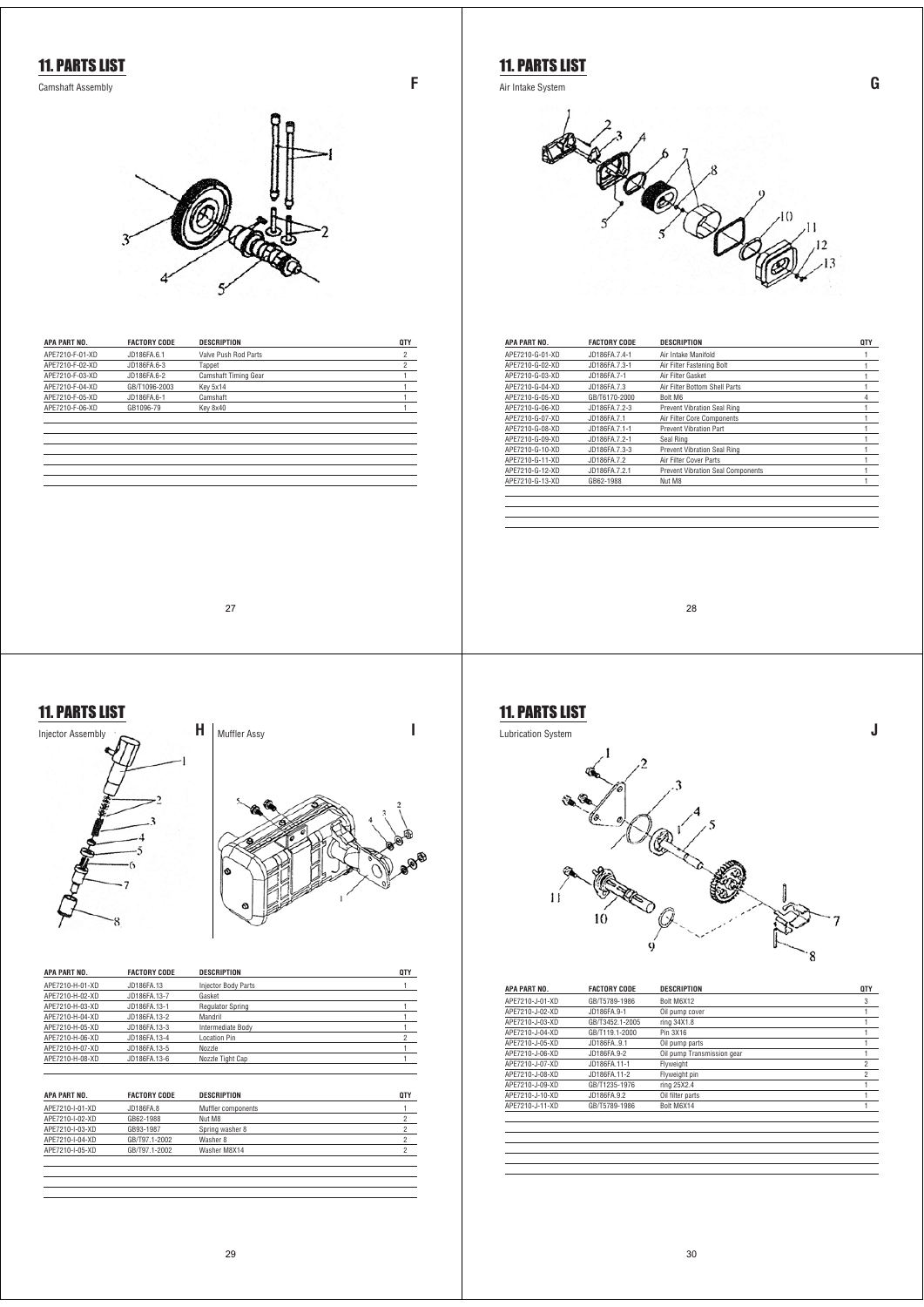

| APA PART NO.    | <b>FACTORY CODE</b> | <b>DESCRIPTION</b>                       | <b>QTY</b>     |
|-----------------|---------------------|------------------------------------------|----------------|
| APE7210-K-01-XD | GB/T5782-2000       | Bolt M8x45                               | 1              |
| APF7210-K-02-XD | JD186FA.10-3        | Fastening Bolts On The Fuel Tank Bracket | 1              |
| APF7210-K-03-XD | GB/T97.1-2002       | Washer 8                                 | 1              |
| APE7210-K-04-XD | JD186FA.10-1        | The Fuel Tank Upper Bracket              | 1              |
| APF7210-K-05-XD | JD186FA.10-2        | <b>Prevent Vibration Gasket</b>          | 4              |
| APE7210-K-06-XD | JD186FA.10-12       | Oil Return Pipe                          | 1              |
| APF7210-K-07-XD | JD186FA.10-13       | Oil Return Pipe Clamp                    | $\overline{c}$ |
| APF7210-K-08-XD | JD186FA.10-8        | Oil Discharge Bolt Gasket                | 1              |
| APE7210-K-09-XD | GB5786-1986         | Bolt M12x1.25x14                         | i              |
| APF7210-K-10-XD | JD186FA.10.6        | The Fuel Tank Latter Bracket Parts       | 1              |
| APE7210-K-11-XD | GB/T5789-1986       | Bolt M6x14                               | 2              |
| APF7210-K-12-XD | GB/T6170-2000       | Nut M6                                   | $\overline{c}$ |
| APF7210-K-13-XD | JD186FA.10.4        | Fuel Tank Switch Boby Parts              | 1              |
| APF7210-K-14-XD | GB/T3452.1-2005     | Ring 13.2x1.8                            | 1              |
| APF7210-K-15-XD | JD186FA.10-9        | Oil Pipe                                 | 1              |
| APF7210-K-16-XD | JD186FA.10-11       | Clamp                                    | $\overline{c}$ |
| APF7210-K-17-XD | JD186FA.10-7        | Diesel Oil Filer Gasket                  | 4              |
| APF7210-K-18-XD | JD186FA.10.3        | <b>Filter Core Parts</b>                 |                |
| APF7210-K-19-XD | JD186FA.10.5        | High-pressure Tubing Parts               | 1              |
| APE7210-K-20-XD | JD186FA.10.2        | <b>Fuel Tank Weldment</b>                | ٠              |
| APE7210-K-21-XD | JD186FA.10-4        | Refueling Filter Net                     |                |
| APE7210-K-22-XD | JD186FA.10.1-1      | Fuel Tank Cap                            | 1              |
| APF7210-K-23-XD | JD186FA.10-1-2      | Damping Pad                              |                |

31



| APA PART NO.    | <b>FACTORY CODE</b> | <b>DESCRIPTION</b>           | <b>QTY</b>     |
|-----------------|---------------------|------------------------------|----------------|
| APE7210-M-01-XD | JD186FA.11.3        | Manipulation handle parts    |                |
| APF7210-M-02-XD | JD186FA.11-11       | Return spring II             |                |
| APF7210-M-03-XD | JD186FA.11.3-2      | Manipulation handle shaft    |                |
| APF7210-M-04-XD | JD186FA.11.3-1      | Plate weldment               |                |
| APF7210-M-05-XD | GB/T5789-1986       | Bolt M6X14                   |                |
| APF7210-M-06-XD | GB/T5789-1986       | Bolt M6X18                   |                |
| APF7210-M-07-XD | GB/T39-1988         | Nut M6                       | $\overline{2}$ |
| APE7210-M-08-XD | JD186FA.11.2-2      | Pull bolt                    |                |
| APF7210-M-09-XD | JD186FA.11.2-1      | Speed limit screw            |                |
| APE7210-M-10-XD | JD186FA.11-5        | Return sping I               |                |
| APF7210-M-11-XD | JD186FA.11-12       | Governor spring              |                |
| APF7210-M-12-XD | JD186FA.11.1.1      | Speed control lever weldment |                |
| APF7210-M-13-XD | GB/T117-2000        | Pin 3X22                     | $\overline{c}$ |
| APE7210-M-14-XD | GB/T97.1-2002       | Washer 6                     | $\overline{c}$ |
| APF7210-M-15-XD | JD186FA.11-9        | I ever shaft oil seal        |                |
| APF7210-M-16-XD | JD186FA 11.1-2      | I ever shaft                 |                |
| APE7210-M-17-XD | JD186FA11-4         | Speed control push plate     |                |
| APF7210-M-18-XD | JD186FA.11.1-1      | Fork                         |                |





| APA PART NO.    | <b>FACTORY CODE</b> | <b>DESCRIPTION</b>                   | <b>QTY</b>     |
|-----------------|---------------------|--------------------------------------|----------------|
| APE7210-L-01-XD | JD186FA.12-1        | Fuel delivery valve tightening seat  |                |
| APE7210-L-02-XD | JD186FA.12-2        | Fuel delivery valve spring           |                |
| APF7210-I-03-XD | JD186FA.12-3        | Fuel delivery valve seal gasket      |                |
| APF7210-I-04-XD | JD186FA.12-4        | Fuel delivery valve core             |                |
| APF7210-I-05-XD | JD186FA.12-5        | Seat for fuel delivery valve         |                |
| APE7210-L-06-XD | JD186FA.12-6        | Oil pipe body Weldment               |                |
| APE7210-L-07-XD | JD186FA.12-7        | 0 ring                               |                |
| APE7210-L-08-XD | JD186FA.12-8        | Pump body                            |                |
| APE7210-L-09-XD | JD186FA.12-9        | Plunger                              |                |
| APF7210-I-10-XD | JD186FA.12-10       | Gasket                               |                |
| APE7210-L-11-XD | GB/T879-1986        | Pin 2x6                              | 2              |
| APF7210-I-12-XD | JD186FA.12-11       | Pump body connecting plate           |                |
| APF7210-L-13-XD | JD186FA.12-12       | Fuel control sleeve connecting plate |                |
| APF7210-I-14-XD | JD186FA.12-13       | Steel wire circlip                   |                |
| APE7210-L-15-XD | GB/T879-1986        | Pin3x8                               |                |
| APE7210-L-16-XD | JD186FA.12-14       | Support bodyt                        | $\overline{c}$ |
| APE7210-L-17-XD | JD186FA.12-15       | Plunger spring                       |                |
| APE7210-L-18-XD | JD186FA.12-16       | Spring latter Seat                   |                |
| APE7210-L-19-XD | JD186FA.12-17       | Tappe boby                           |                |

32



| APA PART NO.    | <b>FACTORY CODE</b> | <b>DESCRIPTION</b>           | <b>QTY</b>     |
|-----------------|---------------------|------------------------------|----------------|
| APF7210-N-01-XD | GB/T6170-2000       | Nut M6                       | 1              |
| APF7210-N-02-XD | GB/T93-1987         | Washer 6                     | 1              |
| APE7210-N-03-XD | JD186FA.14-2        | <b>Friction Gasket</b>       | 1              |
| APE7210-N-04-XD | JD186FA.14-4        | Starter Claw Platen          | 1              |
| APF7210-N-05-XD | JD186FA.14-11       | <b>Torsion Spring</b>        | 1              |
| APE7210-N-06-XD | JD186FA.14-9        | <b>Compression Spring</b>    | 1              |
| APF7210-N-07-XD | JD186FA.14-8        | Starter Claw                 | $\overline{c}$ |
| APF7210-N-08-XD | JD186FA.14-1        | <b>Starter Pulling Plate</b> | 1              |
| APF7210-N-09-XD | JD186FA.14-6        | Plane Scroll Spring          | 1              |
| APE7210-N-10-XD | JD186FA.14.1        | Shell Parts                  | 1              |
| APF7210-N-11-XD | GB/T5789-1986       | Bolt M6x8                    | $\overline{4}$ |
| APF7210-N-12-XD | JD186FA.14-5        | Starter Cord                 | 1              |
| APF7210-N-13-XD | JD186FA.14-7        | Starter Handle               | 1              |
|                 |                     |                              |                |
|                 |                     |                              |                |
|                 |                     |                              |                |
|                 |                     |                              |                |
|                 |                     |                              |                |
|                 |                     |                              |                |
|                 |                     |                              |                |